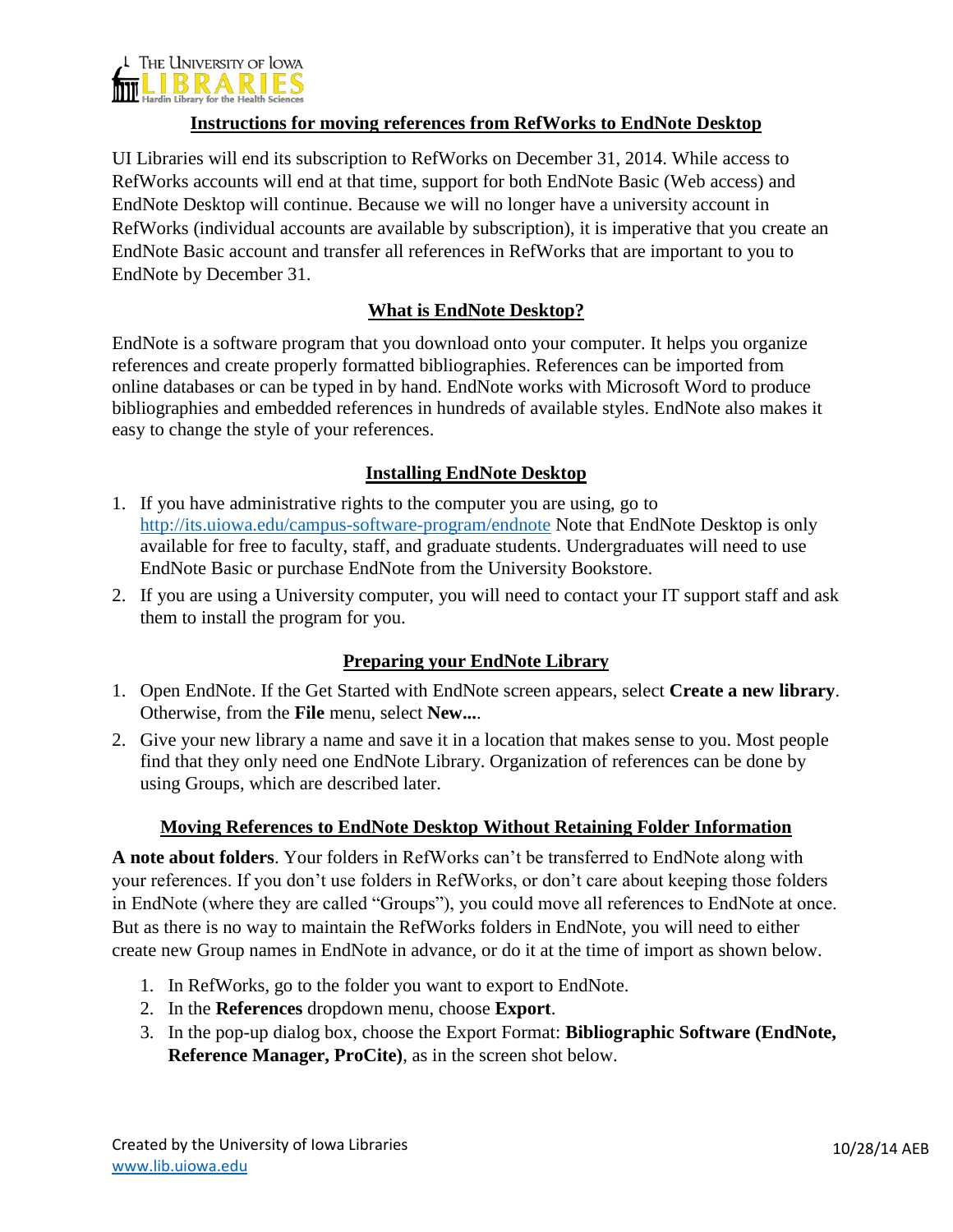



- 4. When you click the **Export References** button a browser window will appear with each reference in a tagged format. Right-click on the browser window and choose **Save as...**. Save the export on your desktop as a .txt file.
- 5. Open your EndNote Library.
- 6. Open EndNote and under the **File** menu, select **Import.** You'll see a box like this:

| Import Option:<br>See notes | <b>Import File</b>       | $\Sigma$<br>v           |                          |                       |
|-----------------------------|--------------------------|-------------------------|--------------------------|-----------------------|
|                             | Import File:             |                         | Choose                   |                       |
| Duplicates: See             | <b>Import Option:</b>    | Reference Manager (RIS) | $\blacksquare$           | Keep as               |
| notes below                 | Duplicates:              | Import All              | $\overline{\phantom{0}}$ | <b>No Translation</b> |
|                             | <b>Text Translation:</b> | No Translation          |                          |                       |
|                             |                          | Import                  | Cancel                   |                       |

- **A. Import Data File:** Click **Choose File…** to locate the text file you saved from RefWorks.
- **B. Import Option:** Click on the down arrow next to **Import Option** to see filters that have been used before. Select **Reference Manager (RIS).** If it is not listed, click **Other Filters** and select **Reference Manager (RIS)**.
- **C. Duplicates:** This lets EndNote know what to do if it finds identical citations. If you choose **Discard Duplicates**, it will ignore any citations that already exist in the library. If you choose **Import All**, you may need to remove duplicates later. See the EndNote tip sheet for more information on using EndNote.
- 7. Click **Import**. You'll probably see EndNote counting citations. *Note:* If your file is downloaded as one big citation, they probably weren't saved in the correct format: download them again, being sure to save them in the **Reference Manager (RIS)** format. If it still doesn't import properly, you may need to contact a librarian (information listed at bottom of handout). By default, references will show up in the "Imported" section until you import more citations. After that, they will be listed in the "All References" section, only (unless you decide to create groups as detailed below).

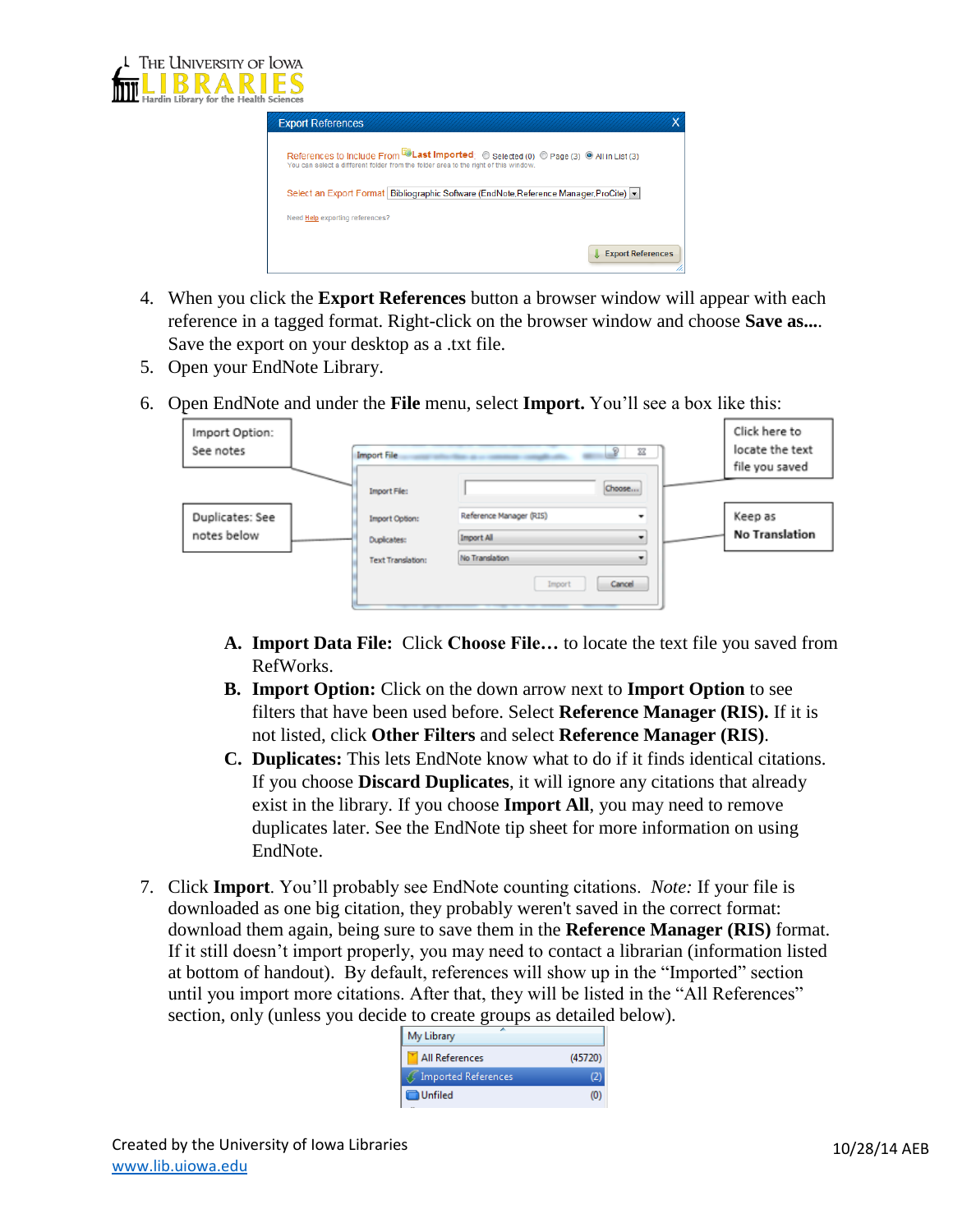

## **Moving References to EndNote Desktop While Re-establishing Folder Information**

Groups provide a nice way to organize your citations and group together citations on a similar topic or citations for a certain project. This feature is very similar to the folder feature in RefWorks. The first thing you will want to do is create groups in EndNote Desktop that correspond to the folders you had in RefWorks.

## **Creating Groups**

Groups provide a nice way to organize your citations and group together citations on a similar topic or citations for a certain project.

- 1. Select **Create Group** from the **Groups** menu
- 2. Name the group. You may want to use the same name as you did in RefWorks.
- 3. Now, follow steps 1-4 in the section "Moving References to EndNote Desktop Without Retaining Folder Information" for each folder you have in RefWorks. Be sure to name the file after the folder.
- 4. Finally, repeat steps 5-7 for each file you created.
- 5. Now, select and drag the references into the groups you created. (NOTE: When you import the references, they will show up in the "Unfiled" group until you import a new set of references, therefore, you'll want to move references before importing more).

## **Some known issues with the transition from RefWorks to EndNote Desktop:**

- File attachments in RefWorks will not transfer, but you can save the files and add them to EndNote Desktop manually. URLs in the **Links** field **do** transfer, as do DOIs.
- The contents of **Personal Notes** and **User** fields in RefWorks don't transfer, so if there is text in those that you need, you will need to copy it out and insert it in an equivalent field in EndNote Desktop.
- If you have inserted citations in documents with RefWorks Write-N-Cite, those cannot be used with EndNotes Cite While You Write. You will need to either finish the document you are working on and generate its bibliography with RefWorks Write-N-Cite, or start over with EndNote Desktop. If you choose to complete a project in RefWorks, it must be finished by December 31, 2014.
- With the end of the RefWorks subscription, RefShare will also end. You will no longer be able to share RefWorks references from your university account with others, on or off campus. There is a sharing option in EndNote Basic (the online version of EndNote Desktop), or you might consider sharing the library via a shared drive. Contact a librarian for further tips on sharing.

# **Maintaining Access to RefWorks after December 31, 2014**

If you wish to maintain an individual subscription to RefWorks, see [Purchase RefWorks](https://www.refworks.com/content/path_learn/purchase.asp) (https://www.refworks.com/content/path\_learn/purchase.asp) . Before December 31 you will need to back up your university account using Backup & Restore (**Tools > Backup & Restore**). Once you have an individual subscription, you can restore your references to that new account.